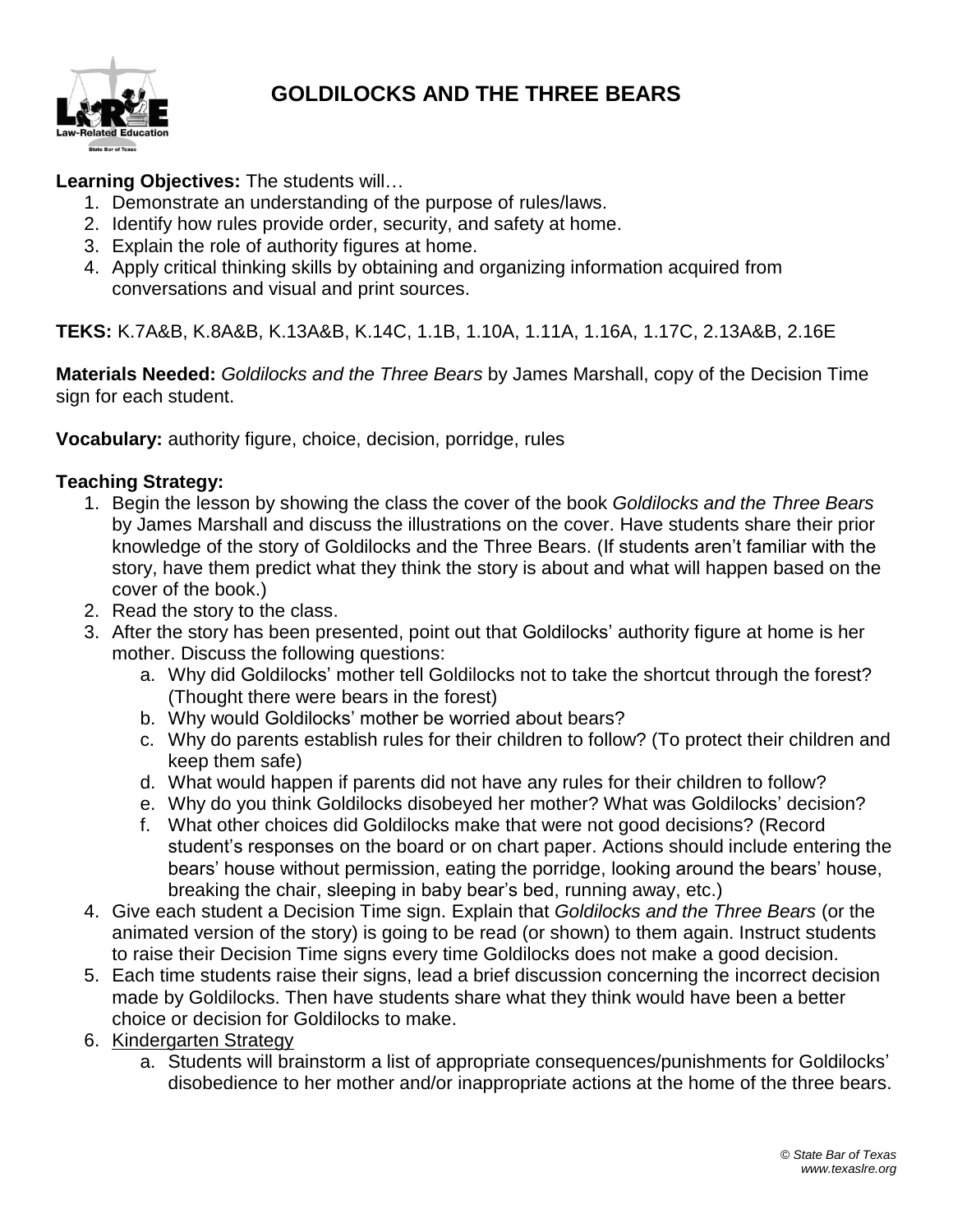- 7. First Grade Strategy
	- a. Students will pretend that they are Goldilocks and compose a short letter of apology to the three bears. The letter should include the date, salutation, and closing.
- 8. Second Grade Strategy
	- a. Students will write a persuasive paragraph to convince Goldilocks to keep her promises and obey her mother's rules.

## **Extension for the Gifted/Talented:**

Students will extend the story of *Goldilocks and the Three Bears*. Eliminating the last page of the story, as written by James Marshall, students will tell what happens when the three bears do see Goldilocks again!